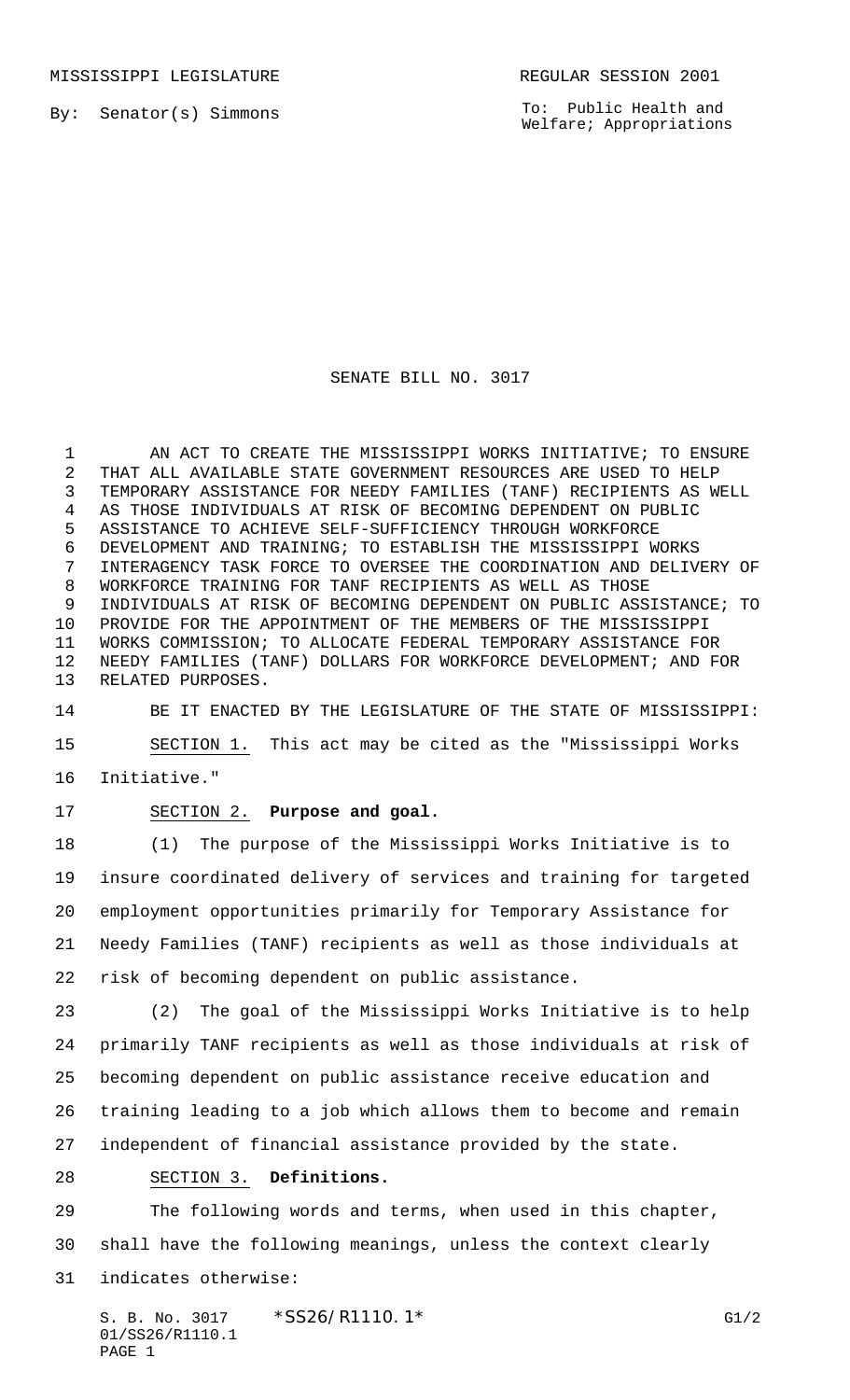(a) "Commission" means the Mississippi Works Initiative Commission.

 (b) "Community-Based Organization (CBO)" means a private nonprofit organization that is representative of a community or a significant segment of a community and that provides education, vocational education or rehabilitation, job training, or internship services or programs. The term includes a neighborhood group or corporation, union-related organization, employer-related organization, faith-based organization, tribal government, or organization serving Native Americans. The CBO must be certified as a 501(c)(3) nonprofit organization under the IRS Code of 1986, as amended. A CBO providing services, which are regulated by the state, must provide evidence of required certification, license or registration.

 (c) "Customized Job Training Project" means a project designed by a prospective private partner or trade union in partnership with a public community or technical college, extension service, or community-based organization for the purpose of providing specialized workforce training to prospective employees of the prospective private partner or members of the trade union with the intent of expanding the workforce.

 (d) "Employment and Training Services" means any services provided under the Mississippi Works Initiative that assist a Mississippi Works participant to upgrade skills, identify, or obtain employment leading to self-sufficiency.

 (e) "Extension service" means a higher education agency and service established by the Department of Higher Education.

 (f) "Individual at risk of becoming dependent on public assistance" means an individual who is a member of the food stamp household or whose family income is at or below two hundred percent (200%) of federal poverty guidelines.

S. B. No. 3017 \*SS26/R1110.1\* 01/SS26/R1110.1 PAGE 2 (g) "Local Workforce Investment Board (board)" means a local Workforce Investment Board as created under the Workforce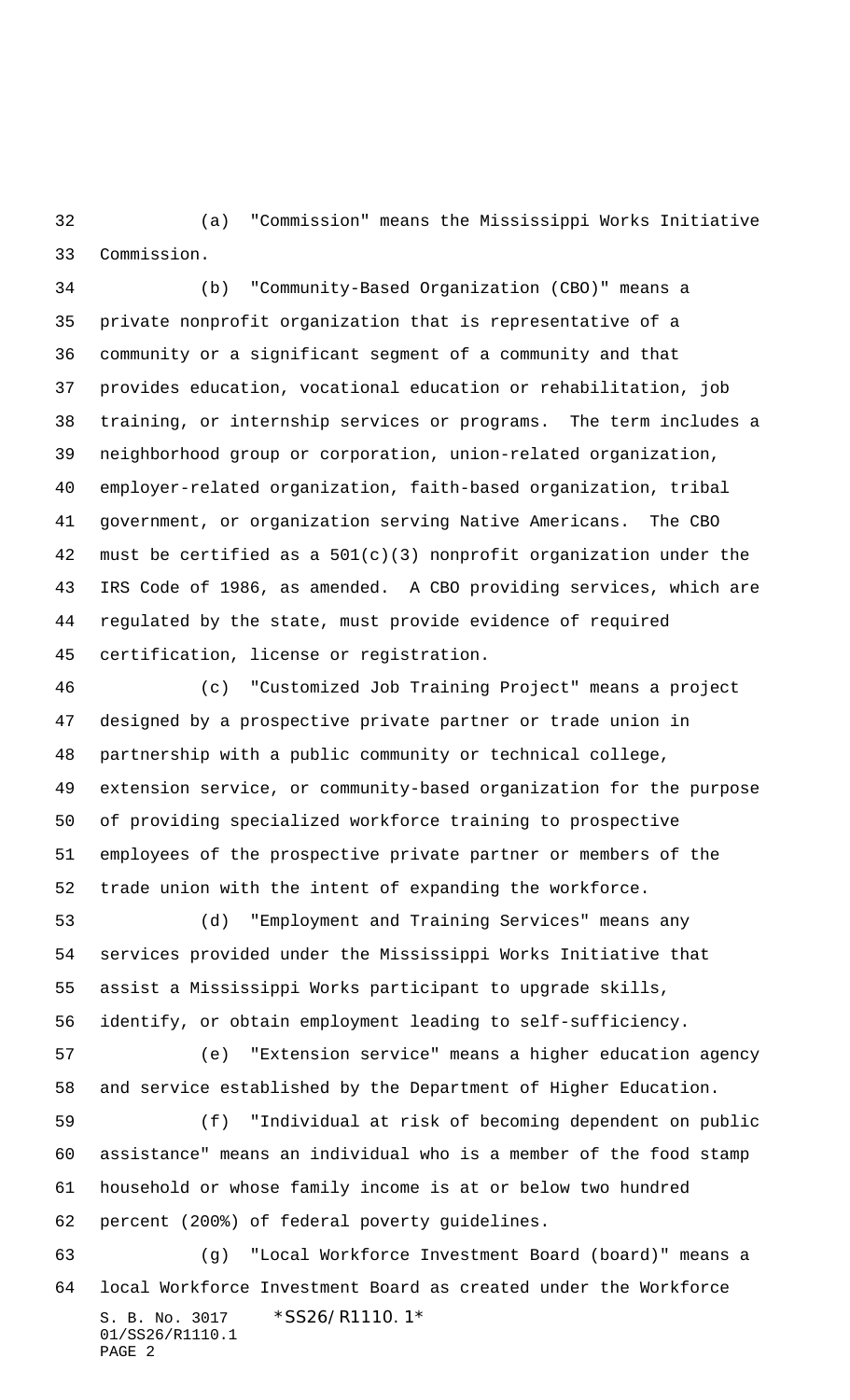Investment Act of 1998 and certified by the Governor. In a local workforce development area for which a board has not been certified, the commission or an entity operating a career center in that area may assume the responsibilities of a board under this chapter.

 (h) "Low-income individual" means any individual whose household income is at or below two hundred percent (200%) of federally established poverty guidelines.

 (i) "Mississippi works participant" means any low-income individual that receives employment and training services in conjunction with the Mississippi Works Initiative. This may also include individuals without a high school diploma or GED who seek skills upgrades.

 (j) "Prospective private partner" means a person, sole proprietorship, partnership, corporation, association, consortium, or private organization which submits a joint proposal for a customized job training project in partnership with a public community or technical college, a community-based organization, or extension service.

 (k) "Provider of services" means a public community college, community-based organization, extension service, or private entity which provides training

 (l) "Public community college" means a state funded two-year educational institution primarily serving its local taxing district and service area in Mississippi and offering vocational, technical and academic courses for certification or associate degrees.

 (m) "Self-sufficiency" means employment with wages reasonably calculated to make the employee independent of financial assistance under state TANF guidelines.

 (n) "TANF recipient" means a person who receives financial assistance under the State Division of Economic

Assistance.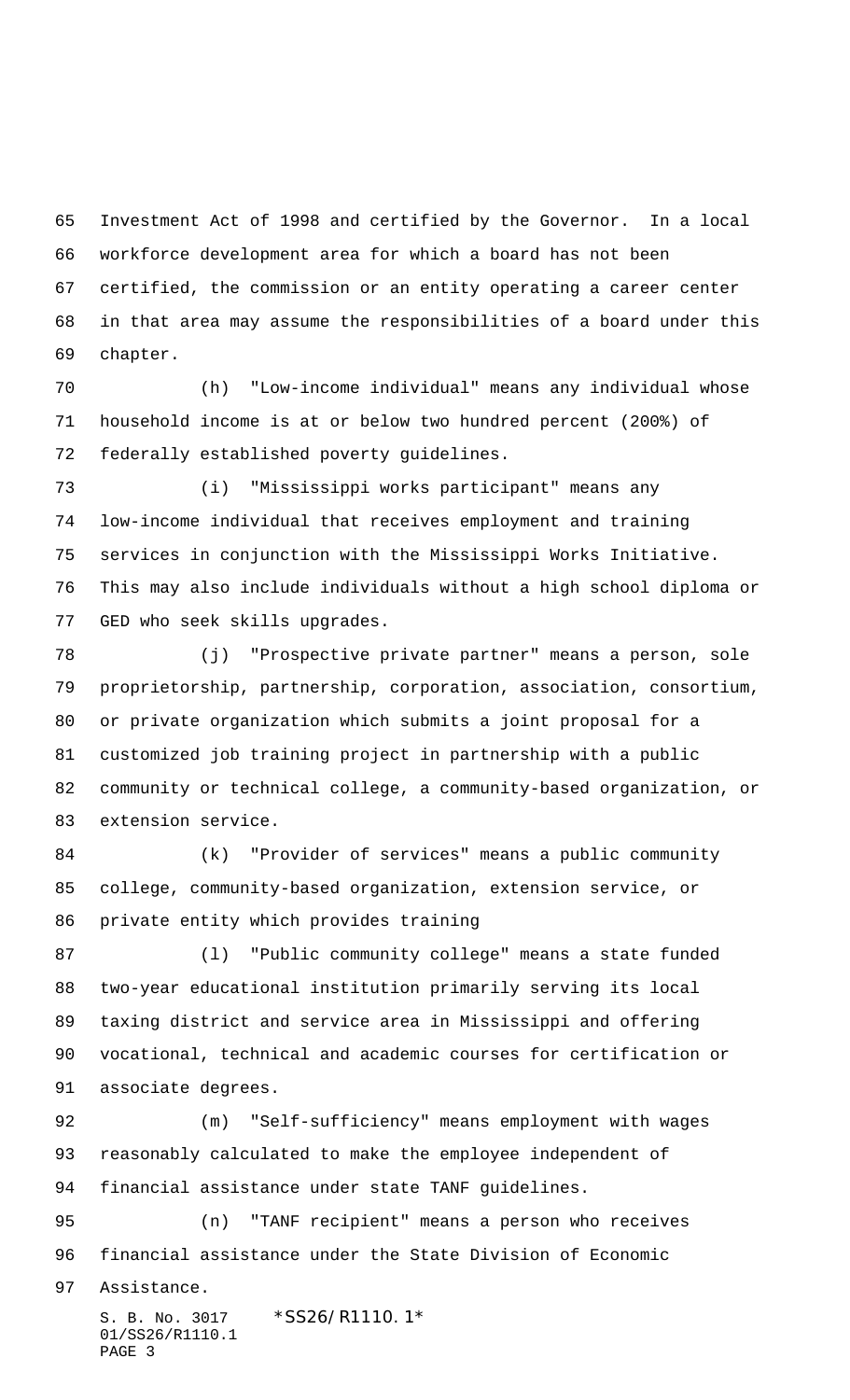(o) "Training provider" means a public community or technical college, community-based organization, extension service, or private entity which provides training.

SECTION 4. **Project administration.**

 (1) The objectives of the Mississippi Works Initiative are: (a) To insure that all available state government resources are used to help Temporary Assistance for Needy Families (TANF) recipients as well as those individuals at risk of becoming dependent on public assistance to achieve self-sufficiency through workforce development and training;

 (b) To the extent practicable to provide coordinated employment and training services for low-income individuals in all areas of the state;

 (c) To assist the state in its efforts to meet TANF statewide participation rates and assist individuals receiving public assistance in entering the workforce; and

 (d) To insure the coordinated delivery of additional services including, but not limited to, child care assistance, Child Health Insurance Program, transportation assistance that support the entry and stability of low-income individuals in the workforce.

 (2) The following state agencies and organizations shall be required to work with the Department of Human Services in providing employment and training services:

S. B. No. 3017 \* SS26/R1110.1\* (a) The Mississippi Employment Security Commission; (b) The Mississippi Development Authority; 124 (c) The Department of Health; 125 (d) The Division of Medicaid; (e) The Department of Higher Education including the Institutions of Higher Learning including the eight universities, the State Board for Community and Junior Colleges including the fifteen community colleges; 130 (f) The Department of Education;

01/SS26/R1110.1 PAGE 4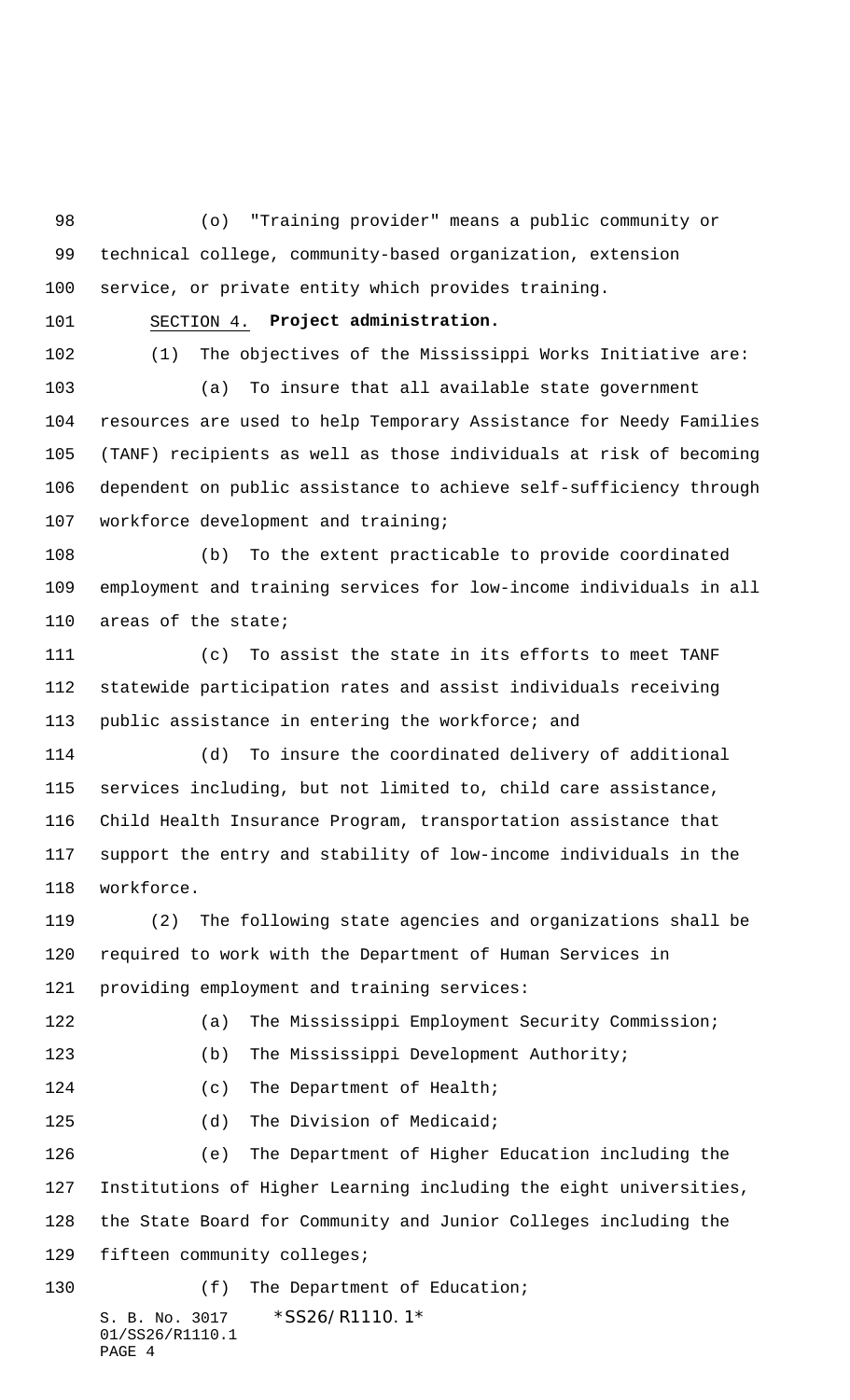S. B. No. 3017 \* SS26/R1110.1\* 01/SS26/R1110.1 PAGE 5 (g) The Mississippi Division of Finance and Administration; 133 (h) The Department of Rehabilitative Services; (i) The Division of Vital Statistics; (j) The Mississippi State Highway and Transportation 136 Department; 137 (k) The Mississippi State Workforce Investment Board; and (l) Other state agencies as directed by the Governor or as directed by the Legislature. (3) The Mississippi Works Commission shall be administered as follows: (a) There is created a Mississippi Works Commission which shall be composed of the following members: (i) The Director of the Department of Human Services; (ii) The Director of the Mississippi Employment Security Commission; (iii) The Director of the Mississippi Development Authority, Employment Training Division; (iv) The Director of the Mississippi Department of Rehabilitation Services; 153 (v) The Superintendent of Education; (vi) The Director of the Community College Board; (vii) The Commissioner of the Institutions of Higher Learning; (viii) One (1) representative of the Governor's Office; 159 (ix) Three (3) members appointed by the Governor; (x) Six (6) members from each of the six (6) local Workforce Investment Boards; (xi) One (1) member from the state Workforce Investment Board.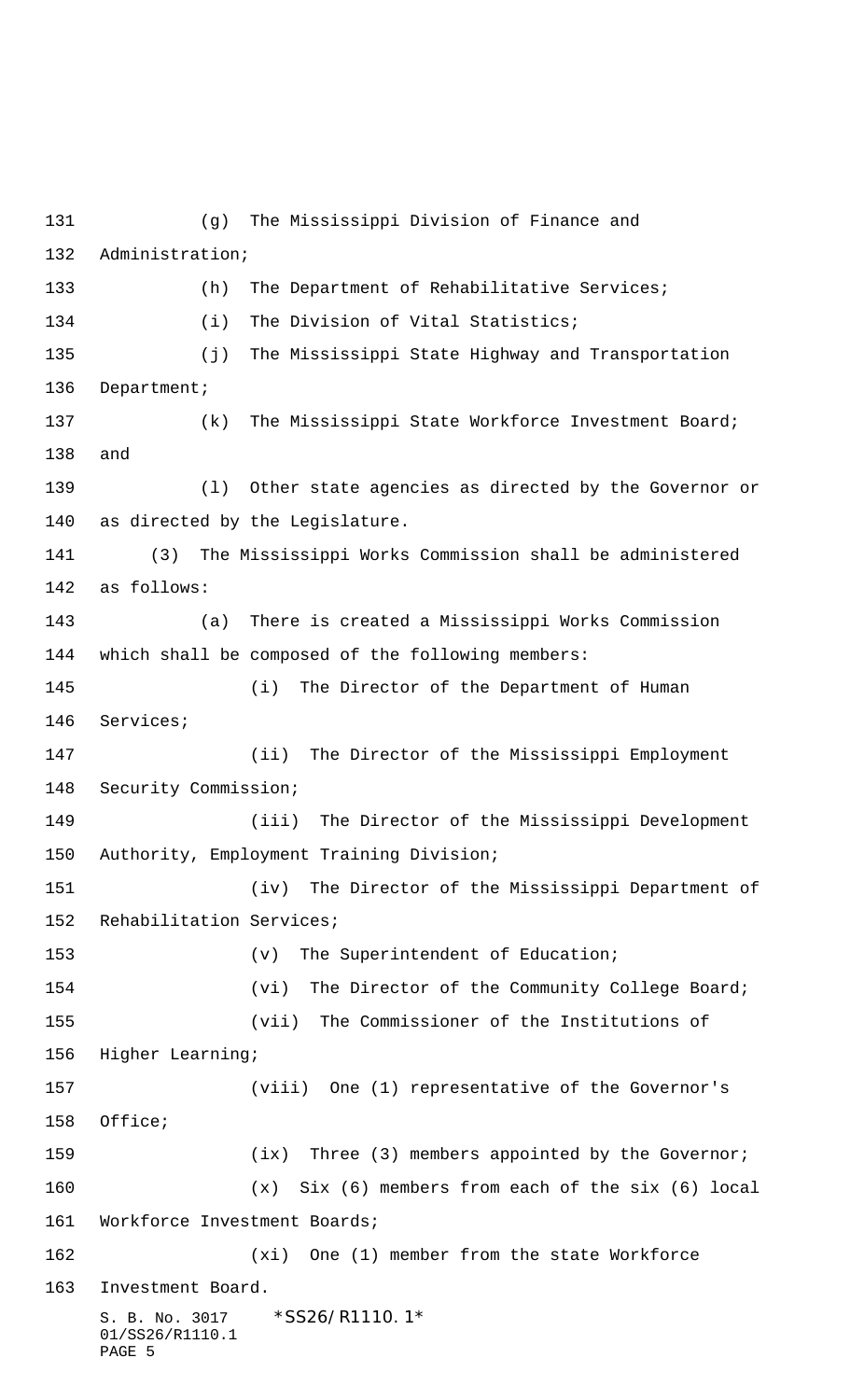S. B. No. 3017 \*SS26/R1110.1\* 01/SS26/R1110.1 PAGE 6 (4) (a) (i) The appointed members of the Mississippi Works Commission shall serve four-year staggered terms. (ii) At least one (1) of the appointed members by 167 the Governor shall represent the private sector; (iii) Initial appointed members of the Commission shall draw lots to determine the length of their terms; (iv) The Director of the Department of Human Services shall call the first meeting of the Commission within thirty (30) calendar days of their appointment and the Governor, in consultation with the Senate and House chairs of the Public Health and Welfare Committees shall select a chairperson from among the appointed members. (v) Ten (10) members of the commission shall constitute a quorum. (vi) No member may authorize a designee to vote on his or her behalf. (vii) The commission shall meet with the Governor every six (6) months or as frequently as it deems necessary upon 182 request of the chairperson; and (b) The Governor may remove an appointed member for cause. An absence from three (3) consecutive meetings results in automatic removal unless the member is excused by the chairperson. Vacancies occurring on the Commission by reason of death or resignation shall be filled in the same manner as a regular appointment for the remainder of the unexpired term. (c) The members of the Commission shall not be entitled to compensation for their services but may receive expense reimbursement in accordance with state guidelines. (5) The Mississippi Works Commission shall: (a) Review, recommend and approve Mississippi Works regulations to be promulgated by the Department of Human services. (b) Oversee the operation of the Mississippi Works program and progress toward the Mississippi Works outcomes,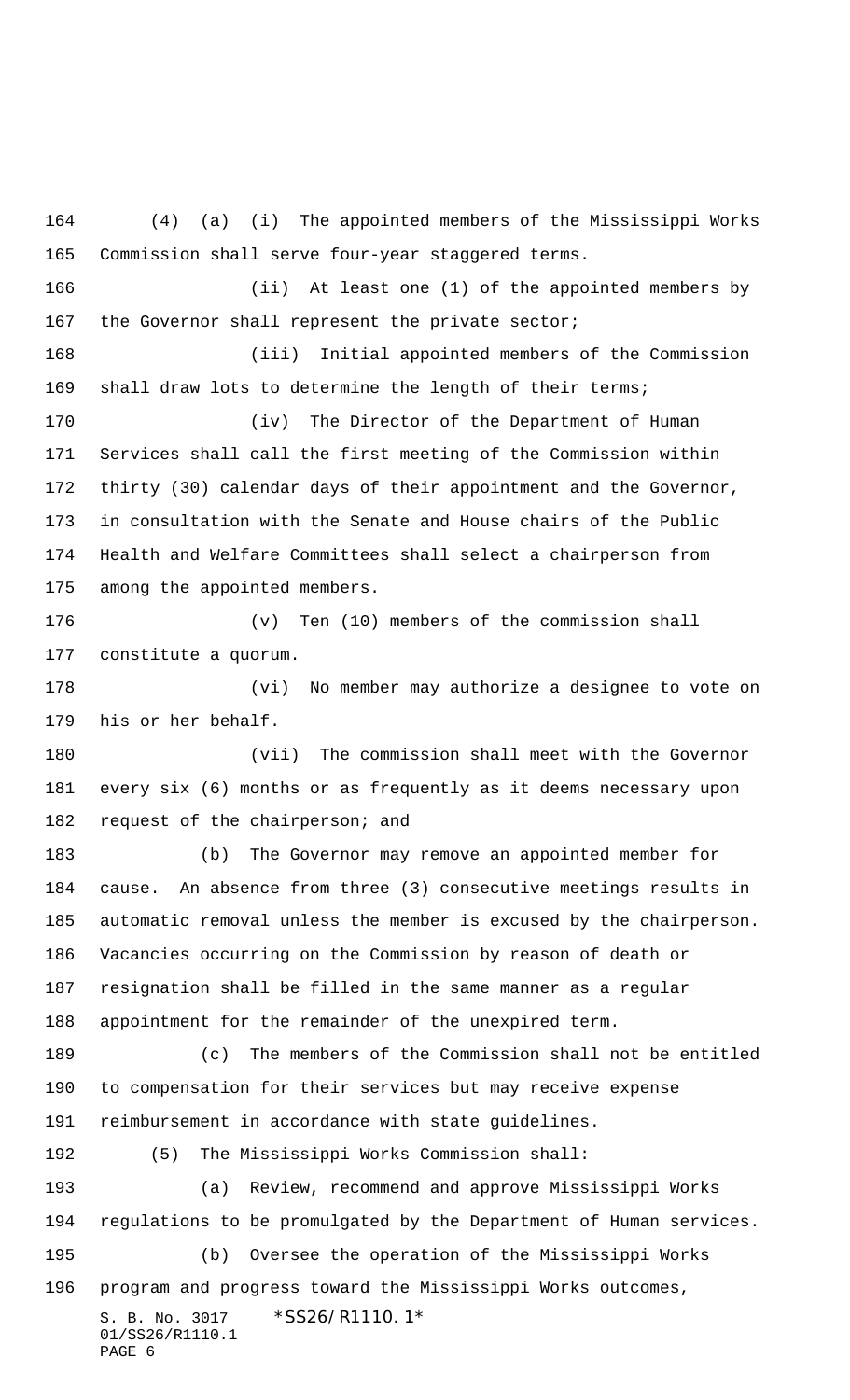including activities coordinated with local workforce investment boards and all state agencies involved in the Mississippi works program.

 (c) Coordinate the activities of all state agencies involved in the Mississippi Works program, including moderating disagreements among those state agencies about their respective responsibilities in the Mississippi Works Initiative and facilitating their active collaboration.

 (d) Employ necessary staff to assist with the range and diversity of its charge.

 (e) Review, recommend and approve annually updates of the state's Mississippi works plan by December 1 of each year, for the next year, and report on the updated plan to the governor and the House and Senate Committees on Public Health, Welfare and Labor.

 (f) Review, recommend and approve charters, re-charters or dissolutions of local Mississippi Works service providers recommended by the department;

 (g) Review, recommend and approve department guidelines to local Mississippi works service providers regarding annual plan development;

 (h) Review, recommend and approve guidelines for the funding of local Mississippi Works service providers utilizing state TANF funds;

 (i) Review, recommend and approve all requests for proposals using Mississippi Works program monies and state-controlled welfare-to-work monies;

 (j) Initiate activities to foster multi-county collaboration, including establishing incentives for local service providers with small caseloads to combine and become multi-county service providers;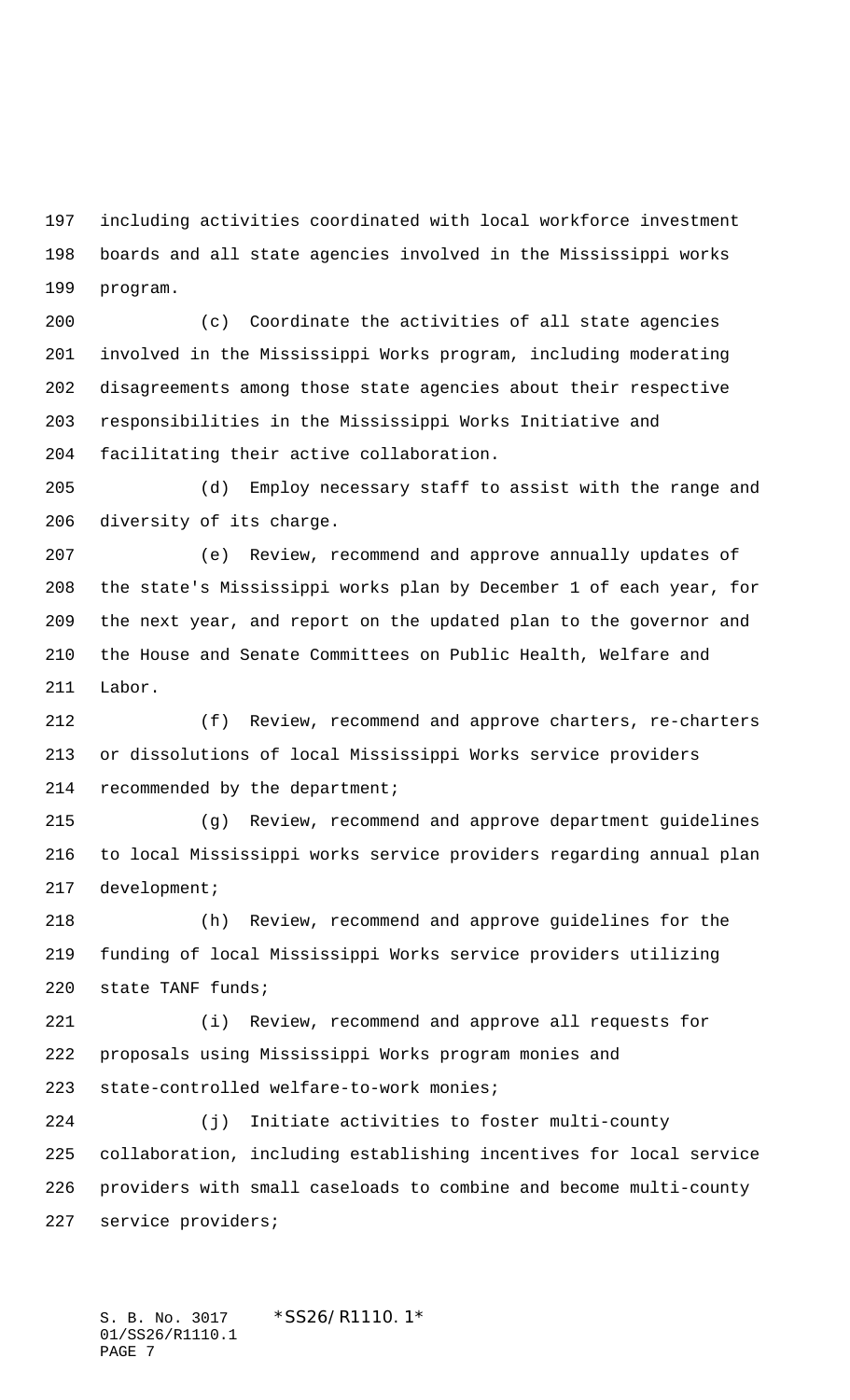(k) Respond to and report on citizens' concerns about the implementation and administration of the Mississippi works program;

 (l) Review, recommend and approve standards of eligibility for assistance developed by the department;

 (m) Review the department's plan for bonus awards and employee incentives focused on achieving Mississippi works outcomes;

 (n) Submit biannual reports to the House and Senate Committees on Public Health, Welfare and Labor and to the Governor;

 (o) Require that, prior to approval, each local service provider's implementation plan describe a method by which the corresponding regional Workforce Investment Board will support the Mississippi works implementation plan;

 (p) Contract for an independent evaluation of the Mississippi Works program;

 (q) Review, recommend and approve a plan developed by the department to provide services and information to former Mississippi works participants to help them stay employed and 248 achieve progressively higher wages and earnings; and

 (r) Review, recommend and approve a plan developed by the department for pilot projects to provide employment training, job search services and parenting education to non-custodial parents of children in Mississippi Works families that cannot pay child support because of unemployment or low earnings.

 (6) All agencies of the state and local governments providing employment and training services to TANF recipients and low-income families shall work cooperatively with and provide any necessary assistance to the Mississippi Works Commission and shall furnish, in a timely manner, complete and accurate information regarding the Mississippi Works Initiative to legislative committees and the Commission upon request.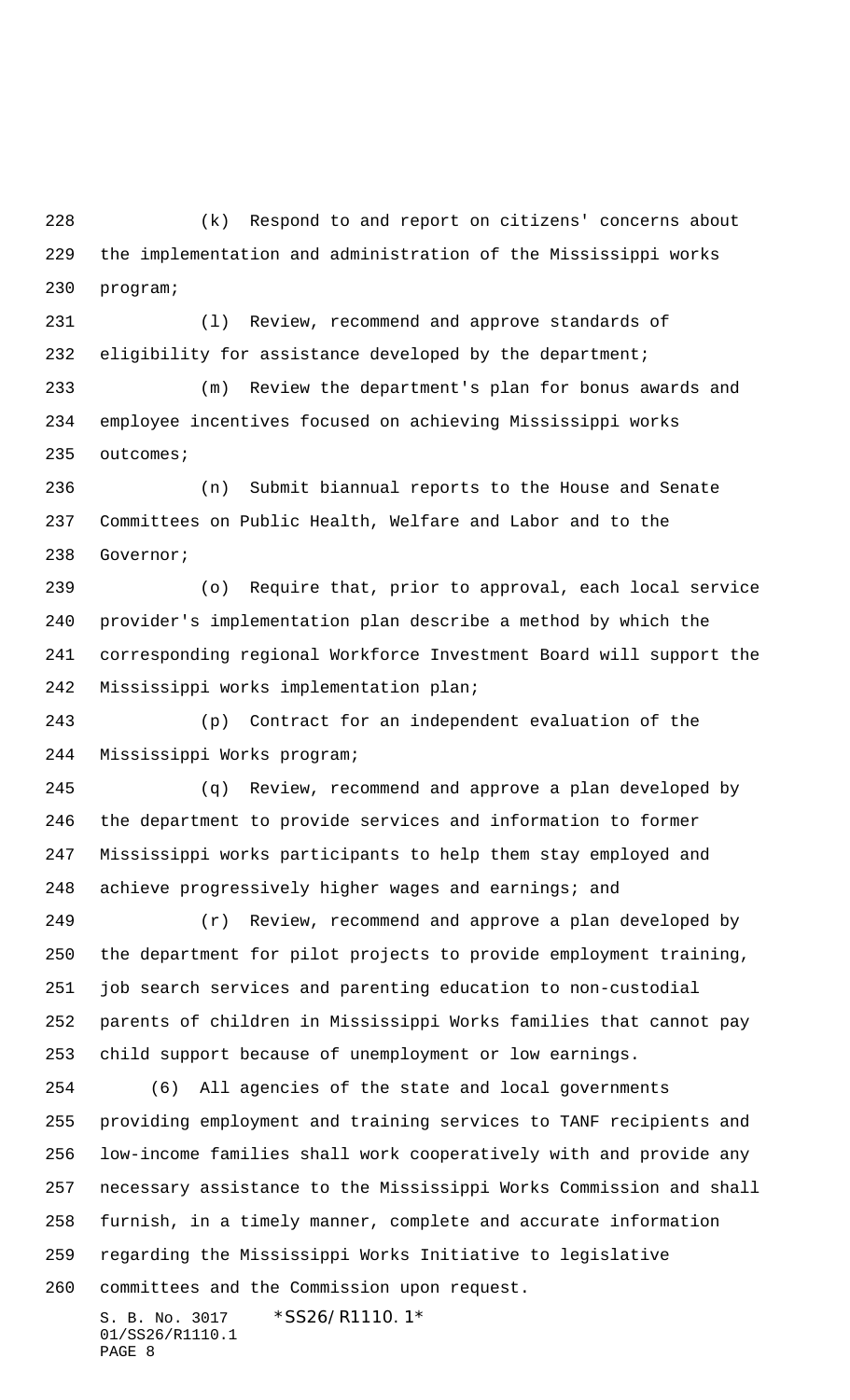## SECTION 5. **Project implementation and accountability.**

 (1) The Legislature shall assess the status of the Mississippi Works program and shall determine whether the responsibility for administering the program should be transferred to another state agency or board.

 (2) There shall be no liability on the part of and no cause of action of any nature shall arise against any member of the board or its agents or employees, the association or its agents or employees, for any action or omission by them in the performance of their powers and duties under this chapter.

 (3) The Mississippi Works Commission is designed to be an agent of change and challenge to the existing federal, state and local agency service delivery mechanisms. The challenge shall be to insure that low-income individuals are getting the assistance, the information and the services needed to help them become self-sufficient.

 (4) The administration of the Mississippi Works program shall focus on promoting the following outcomes for TANF recipients and poor families in Mississippi:

 (a) Increase the percentage of needy families that receive workforce assistance;

 (b) Decrease the number of families who need cash assistance;

(c) Decrease spending on TANF cash assistance;

 (d) Increase the percentage of families receiving TANF cash assistance who participate in work activities for the required number of hours;

 (e) Increase the percentage of TANF recipients and low-income individuals who receive services necessary for them to participate in work activities, including education and training, and to move toward self-sufficiency;

S. B. No. 3017 \* SS26/R1110.1\* 01/SS26/R1110.1 PAGE 9 (f) Increase the percentage of TANF recipients and low-income individuals facing barriers of substance abuse,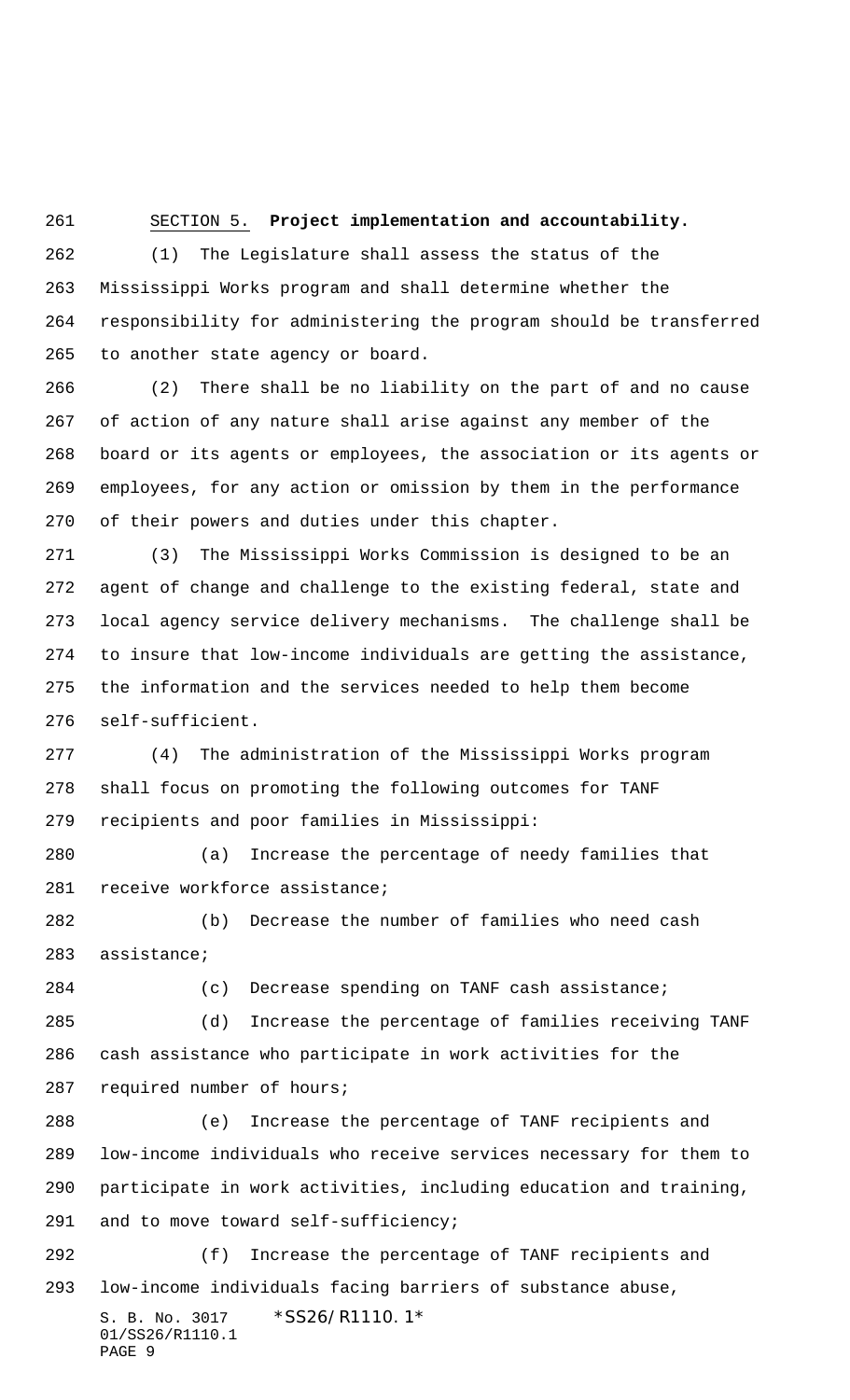domestic violence, physical or mental disabilities or limited education and work experience who receive services necessary for them to participate in work activities and to move toward self sufficiency;

 (g) Increase the number of families who leave TANF for work;

 (h) Increase the hourly wages and monthly earnings of families that leave TANF for work;

 (i) Decrease the number of families who leave TANF and face hardship or deprivation;

 (j) Increase the percentage of families who leave TANF for work who stay employed;

 (k) Increase the percentage of families who leave TANF for work who achieve progressively higher wages and earnings; and

 (l) Increase the percentage of families who leave TANF cash assistance who move out of poverty.

 (5) To implement Mississippi Works statewide, the Mississippi Works Commission shall:

 (a) Review, recommend and approve a statewide implementation plan for ensuring the cooperation of state agencies and local agencies and encouraging the cooperation of private entities, especially those receiving state funds, in the coordination and implementation of Mississippi Works; and (b) Ensure that Mississippi Works participants

 throughout the state including those in rural areas have comparable access to Mississippi Works benefits.

 (c) At a minimum the Mississippi Works implementation plan shall include:

 (i) Performance standards and measurement criteria for state and county offices of the Department of Human Services and all service providers under Mississippi Works;

S. B. No. 3017 \* SS26/R1110.1\* 01/SS26/R1110.1 (ii) Contract guidelines for contract service providers under the Mississippi works Initiative;

```
PAGE 10
```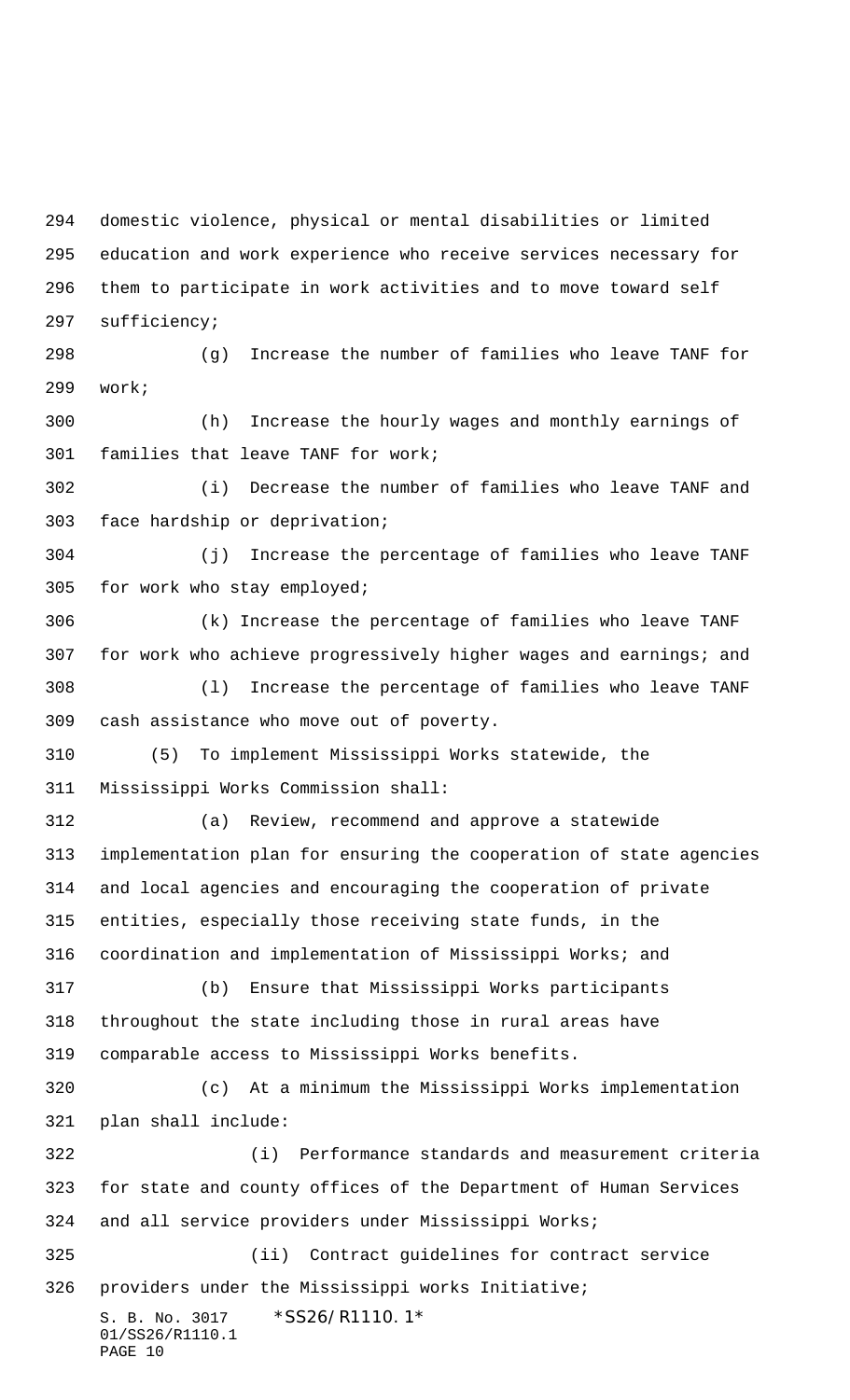(iii) Guidelines for training Mississippi Works service providers, whether state employees or contract providers; (iv) Functions to be performed by each state agency in helping recipients make the transition from welfare to work;

 (v) Guidelines for clarifying, or if necessary, modifying the rules of the state agencies charged with implementing the Mississippi works Initiative so that all unnecessary duplication is eliminated;

 (vi) Guidelines for establishing joint Mississippi Works benefit and employment offices in every county of the state, which shall function as common service centers for the delivery of Mississippi Works program services to applicants and recipients of food stamps and Mississippi Works benefits;

 (vii) Guidelines for modifying compensation and incentive programs for state employees in order to achieve the performance outcomes necessary for successful implementation of the Mississippi Works Initiative;

 (viii) Guidelines for timely assessments for each participant that leads to an individual personal responsibility agreement that identifies the strengths of the participant and the barriers faced in obtaining a job and reaching self-sufficiency, and the services to be provided to assist the participant to find and keep work and to move toward self-sufficiency;

 (ix) Guidelines for timely provision of needed support services as specified in the individual personal responsibility agreement. These guidelines shall include procedures for evaluating the quality and value of assessments and the provision of support services;

 (x) Guidelines governing job search requirements for Mississippi Works applicants;

S. B. No. 3017 \* SS26/R1110.1\* 01/SS26/R1110.1 PAGE 11 (xi) Guidelines governing the provision of support services to Mississippi Works participants and former Mississippi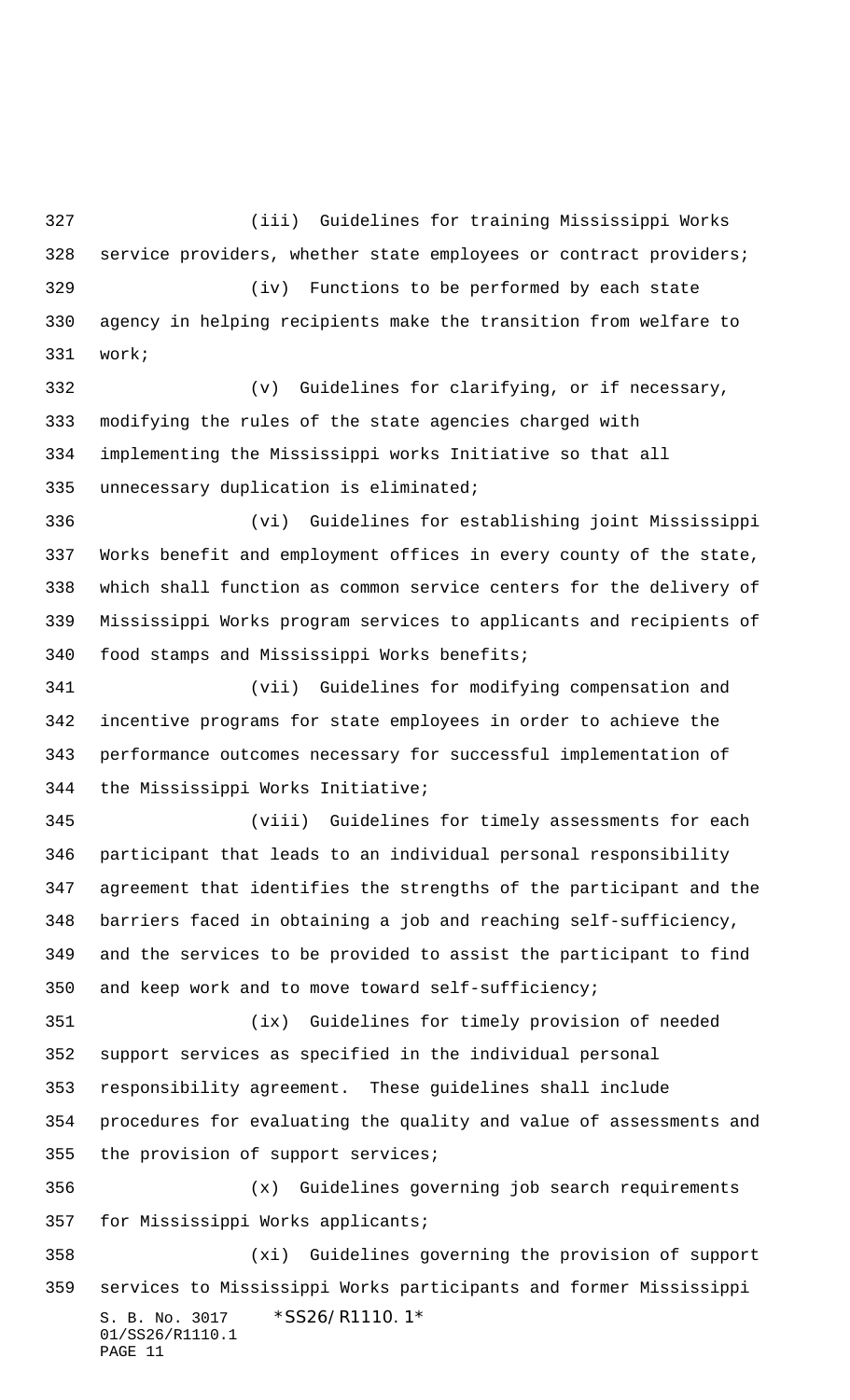Works participants to assist them in retaining employment and earning higher wages and career advancement. (xii) Guidelines governing the combining of work with education and training; (xiii) Guidelines for the independent evaluation of all cases closed due to sanctions or time limits; (xiv) A micro-lending program and an individual development trust account (IDA) demonstration project for Mississippi Works participants; (xv) One (1) or more employment opportunity districts and job development, child care, and transportation strategies for each district; (xvi) Application guidelines and requirements for chartering local Workforce Investment Boards to plan and coordinate the delivery of services under the Mississippi Works Initiative at the local level; (xvii) Criteria for relocation of Mississippi Works participants, which take into account factors, including but not limited to, job availability, availability of support services, and proximity of relocation area to current residence; (xviii) Criteria for the approval of the implementation plans submitted by local Workforce Investment Boards coalitions; (xix) Criteria for allocating Mississippi Works Initiative resources to local Workforce Investment Boards; (xx) Criteria for prioritizing work activities of Mississippi Works participants in the event that funds are projected to be insufficient to support full-time work activities of Mississippi Works participants. The criteria may include, but not be limited to, priorities based on the following: 1. At least one (1) adult in each two-parent family shall be assigned priority for full-time work activities;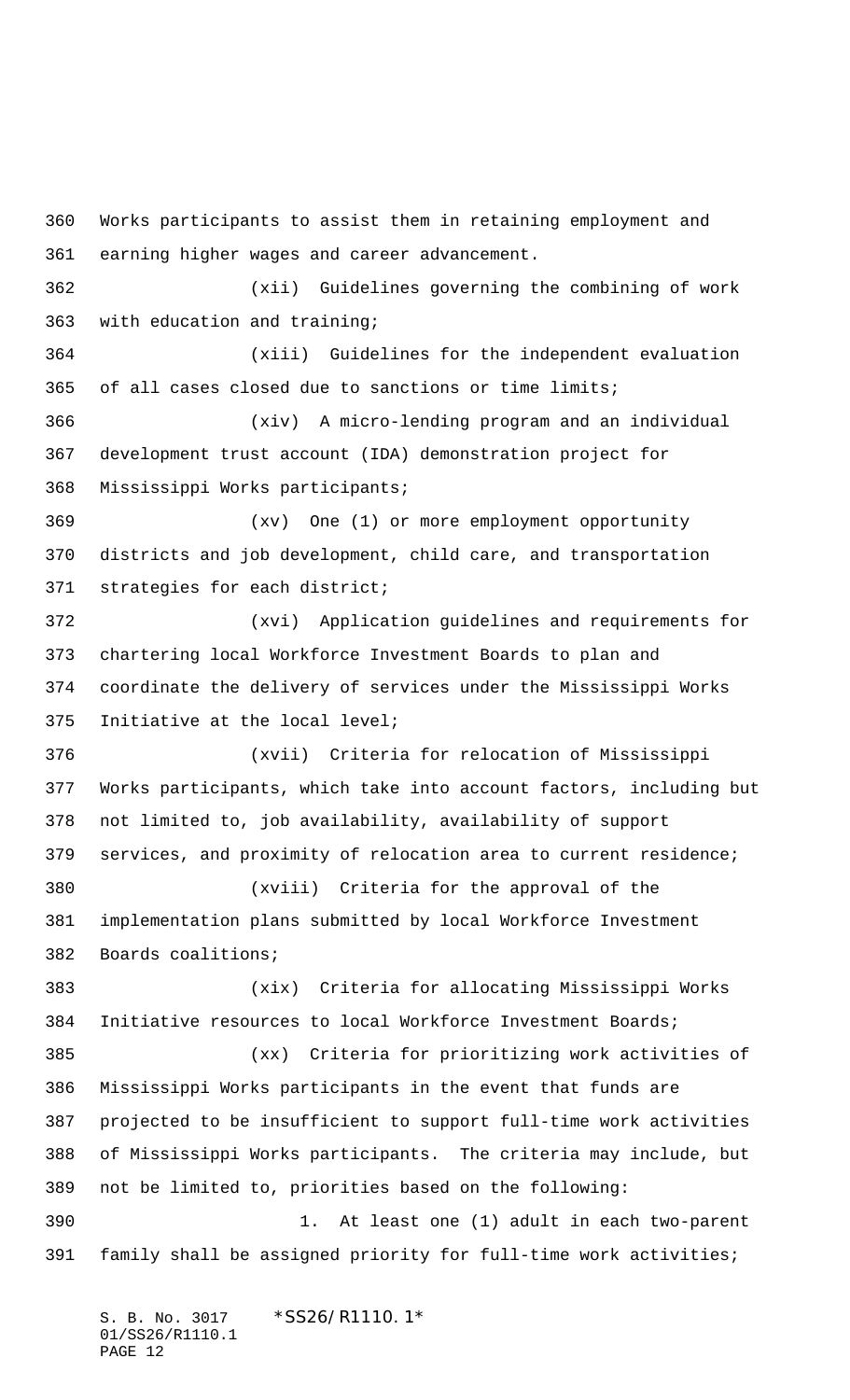2. Among single-parent families, a family that has older preschool children or school-age children shall be assigned priority for work activities; 3. A recipient who has access to nonsubsidized child care may be assigned priority for work activities; 4. Priority may be assigned based on the amount of time remaining until the recipient reaches the applicable time limit for receipt of TANF benefits or may be based 401 on requirements of a personal responsibility agreement; and 5. The development of a performance-based payment structure to be used for all Mississippi Works program services, which takes into account the degree of difficulty associated with placing a Mississippi Works participant in a job, the quality of placement with regard to salary, benefits, and opportunities for advancement, and the recipient's retention of the placement. The payment structure should, if appropriate, provide bonus payments to providers that experience notable success in achieving long-term job retention with Mississippi Works participants.

S. B. No. 3017 \* SS26/R1110.1\* 01/SS26/R1110.1 PAGE 13 (d) The department shall prepare an annual Mississippi Works implementation plan. The plan shall be subject to review, recommendation and approval by the board. The board shall submit quarterly progress reports to the Governor and the House and Senate Committees on Public Health and Welfare and House and Senate Committees on Labor. The annual updated plan shall contain proposals for measuring and making progress toward the Mississippi Works outcomes during the succeeding three-year period. The quarterly progress reports to the Governor and the House and Senate Committees on Public Health and Welfare and House and Senate Committees on Labor shall include all information which the commission deems necessary for determining progress in achieving the Mississippi Works outcomes. Information shall be provided for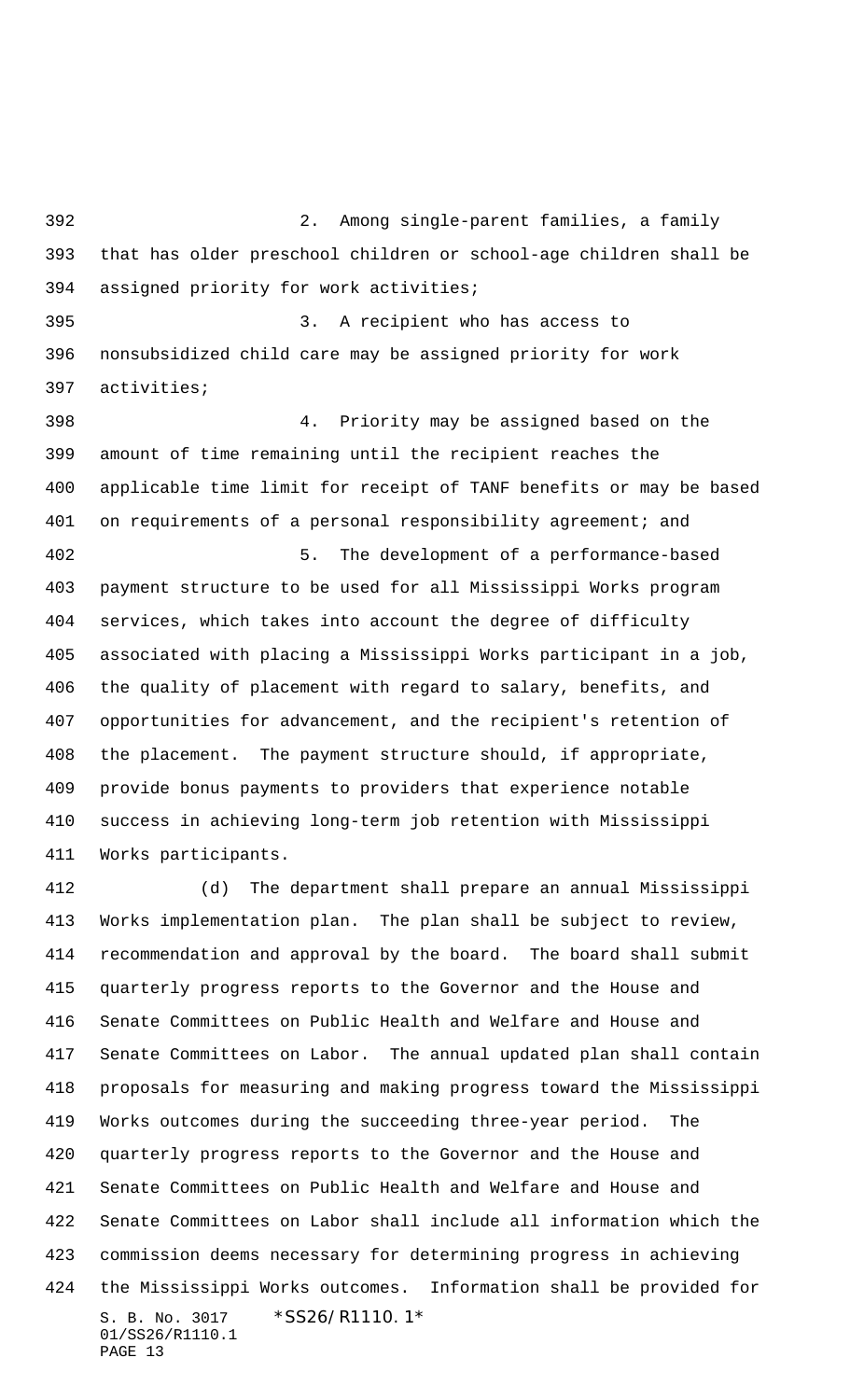the state, each employment opportunity district and each county. The report shall also include all information requested by resolution of the Public Health, Welfare and Labor committees of the House and Senate. The report shall include the following: (i) Total number of cases; (ii) Number of Mississippi Works participants who 431 signed the personal responsibility agreement; (iii) Number of persons getting a diversion from assistance; (iv) Number of Mississippi Works program dropouts, and to the extent possible, the reason they have dropped out, where they are living, if they are working, and any other pertinent information; (v) The number of persons who reapplied for and received TANF benefits after having dropped out; (vi) The types of assistance and support services utilized by Mississippi Works participants; (vii) Number of births to Mississippi Works participants; (viii) Percentage of Mississippi Works children complying with compulsory school attendance; (ix) Percentage of Mississippi Works children immunized; (x) Number of cases of reported child abuse and neglect cases among Mississippi Works participants and dropouts; (xi) Number of cases deferred from TANF work requirements and time limitations and the number and reasons for all exemptions and deferrals; (xii) Types and percentages of child care placements; (xiii) Percentage of Mississippi Works participants in allowable work activities;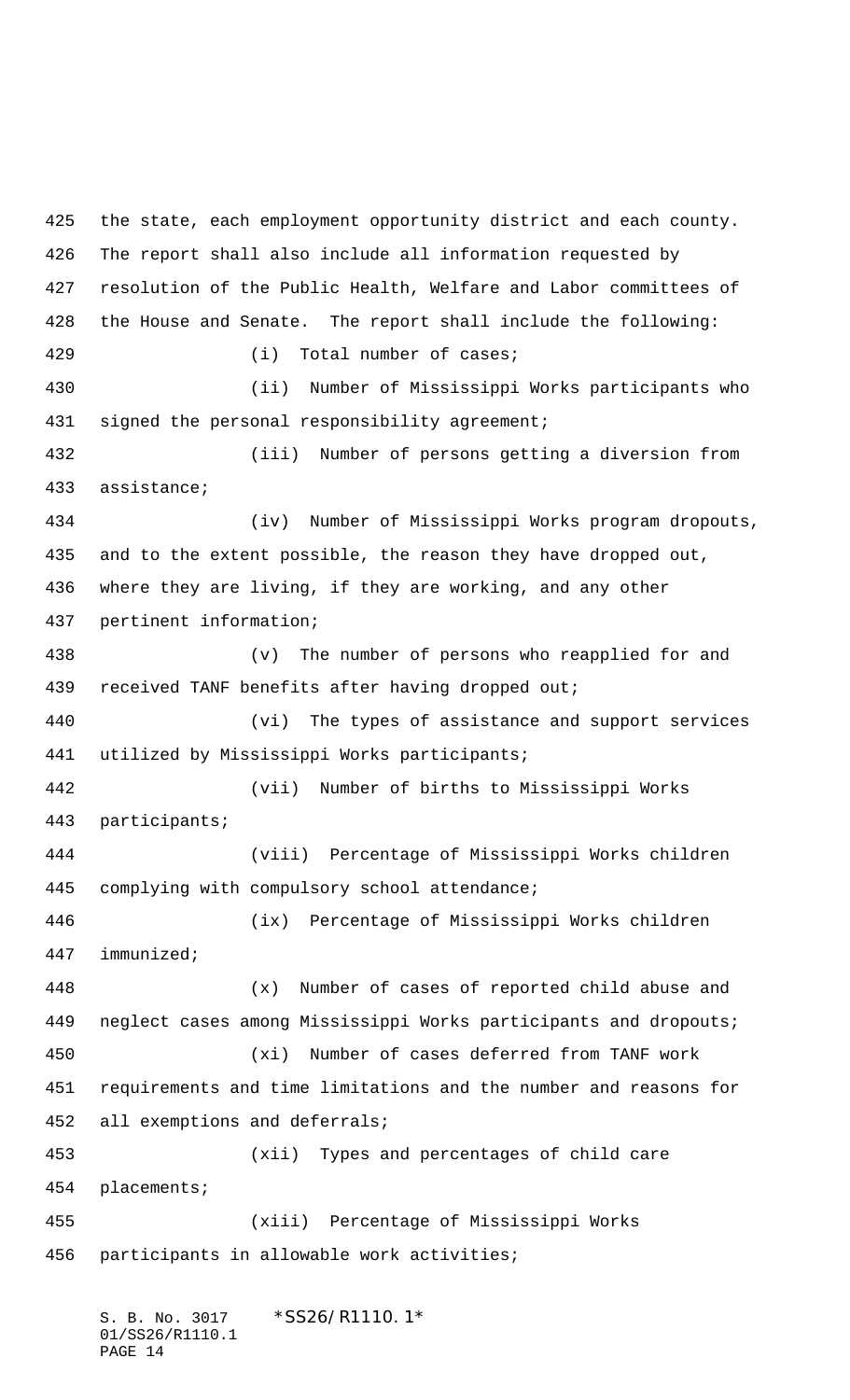S. B. No. 3017 \*SS26/R1110.1\* 01/SS26/R1110.1 PAGE 15 (xiv) Number of Mississippi Works participants in each allowable work activity; (xv) Length of time Mississippi Works participants have spent in each allowable work activity; (xvi) Number of Mississippi Works participants employed by state agencies and contract service providers compared to the ten percent (10%) target goals; (xvii) Occupation types of Mississippi Works participants; (xviii) Estimated earnings for employed Mississippi Works participants; (xix) Number of hours worked by Mississippi Works participants; (xx) Percent of Mississippi Works-employed persons with continued employment continuing into the next quarter; (xxi) The number of Mississippi works case closures, by reasons for case closure; (xxii) The number of Mississippi Works applications, the number denied and the reasons for applications denial; (xxiii) The amount of state and federal funds budgeted for Mississippi Works-related activities, by purpose or activity type and actual Mississippi Works expenditures, by purpose or activity type; (xxiv) Education levels of families, including highest grade completed and educational credentials, functional math and reading levels, buy number of participants; (xxv) Work-related skills levels of families, by type of skill and number of participants; (xxvi) Work experience levels, by number of participants and type of work experience; (xxvii) Health and disability levels of families, by type and number of participants;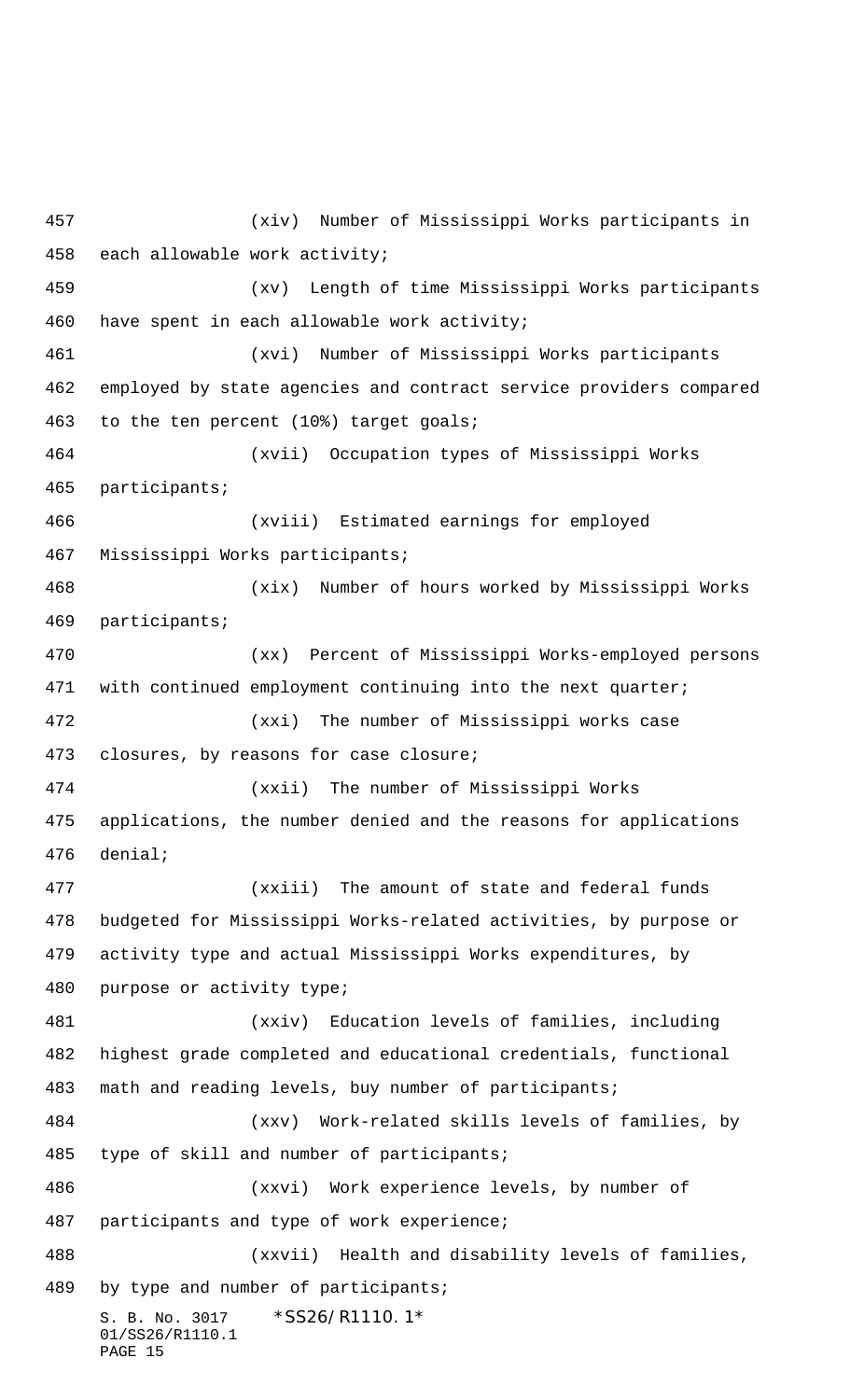(xxviii) Transportation needs and availability, by number of participants and by type; (xxix) Child care needs and availability, by number of participants and by type; (xxx) Other barriers to work and self-sufficiency, including domestic violence, inadequate housing, substance abuse, parental skills and budgeting and home management; (xxxi) Participants' characteristics, by age, race and sex; (xxxii) Number of families diverted from Mississippi Works who receive food stamps and Medicaid; (xxxiii) Number of closed Mississippi Works cases which continue to receive food stamps and Medicaid; and (xxxiv) Any other data agreed to by the department, the board and the house and Senate Committees on Public Health and Welfare and House and Senate Committees on Labor. (6) Independent evaluator: (a) By January 1, 2002, the Mississippi Works Commission shall contract with a professional consultant for an ongoing independent evaluation of the Mississippi works initiative and program development. The independent evaluator shall submit biannual reports to the Governor and the House and Senate Committees on Public Health and Welfare and House and Senate Committees on Labor, which assess: (i) How effective the Mississippi Works Initiative is in addressing the Mississippi Works outcomes and any measures that might be taken to improve its performance; (ii) How effectively performance standards and measurement criteria in the statewide implementation plan are being met;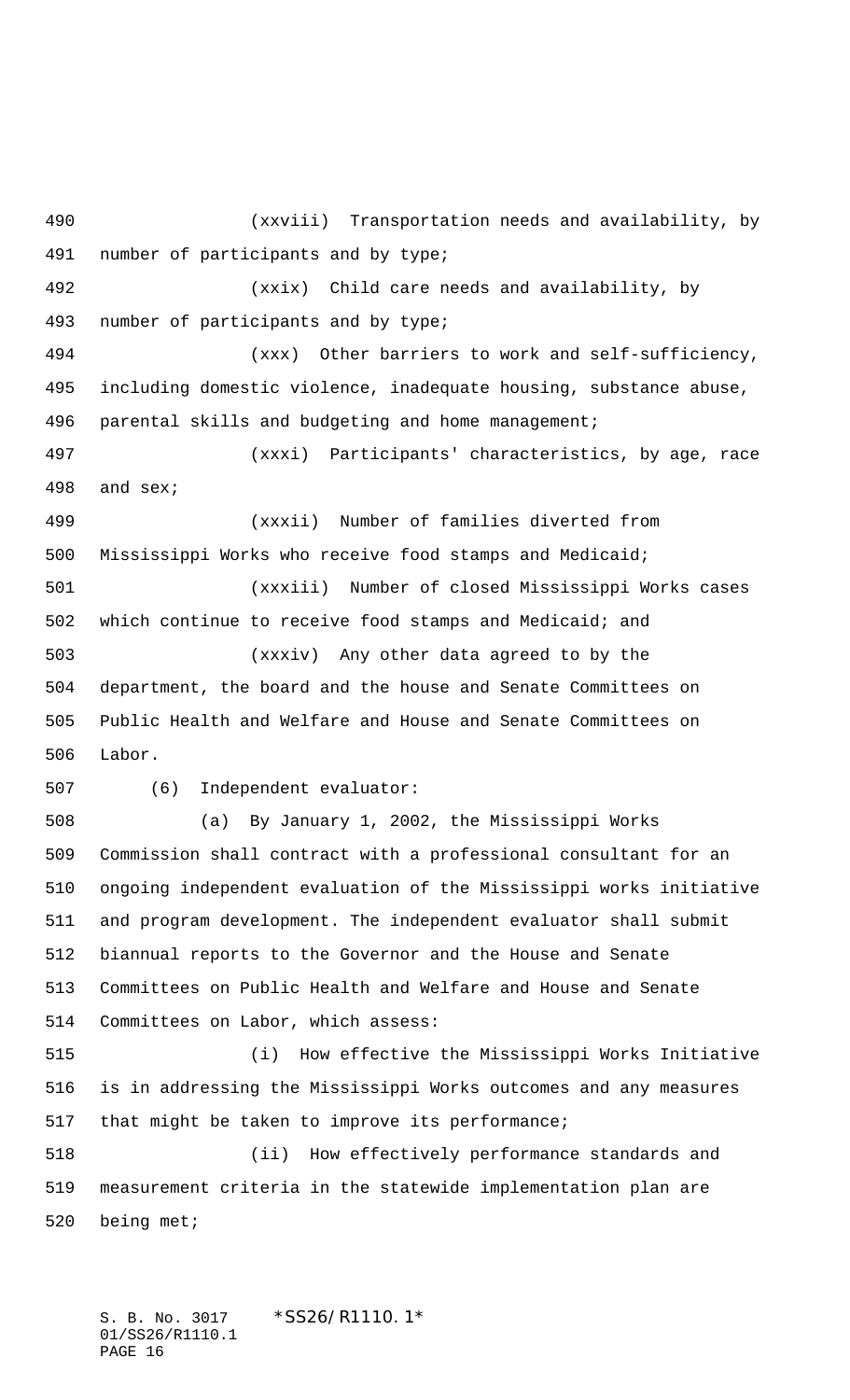S. B. No. 3017 \* SS26/R1110.1\* 01/SS26/R1110.1 PAGE 17 (iii) How effectively state agencies are cooperating in the implementation of the Mississippi Works Initiative; (iv) How effectively various funding sources are being integrated into the support of the Mississippi Works Initiative; (v) How effectively local workforce Investment Boards are serving the needs of their local Mississippi works population; (vi) The effects of the Mississippi Works Initiative on participants and their children; to include at least the following: 1. Changes in family income and child poverty; 2. Impact on child welfare; 536 3. Impact on child hunger; 4. Impact on housing conditions, family living arrangements and homelessness; 5. Impact on health care coverage and health status of children; 6. Changes in family expenditure patterns; 7. Births to unwed parents, teen pregnancies and changes in family structure; 8. Impact on child care patterns and youth supervision; 9. The work history and employment patterns of adults, including whether they are working, the types of employment held, job retention and their wages or earnings; 10. Impact on substance abuse and substance abuse treatment; 551 11. Educational and skill attainment; 12. Effectiveness of training received by Mississippi Works participants;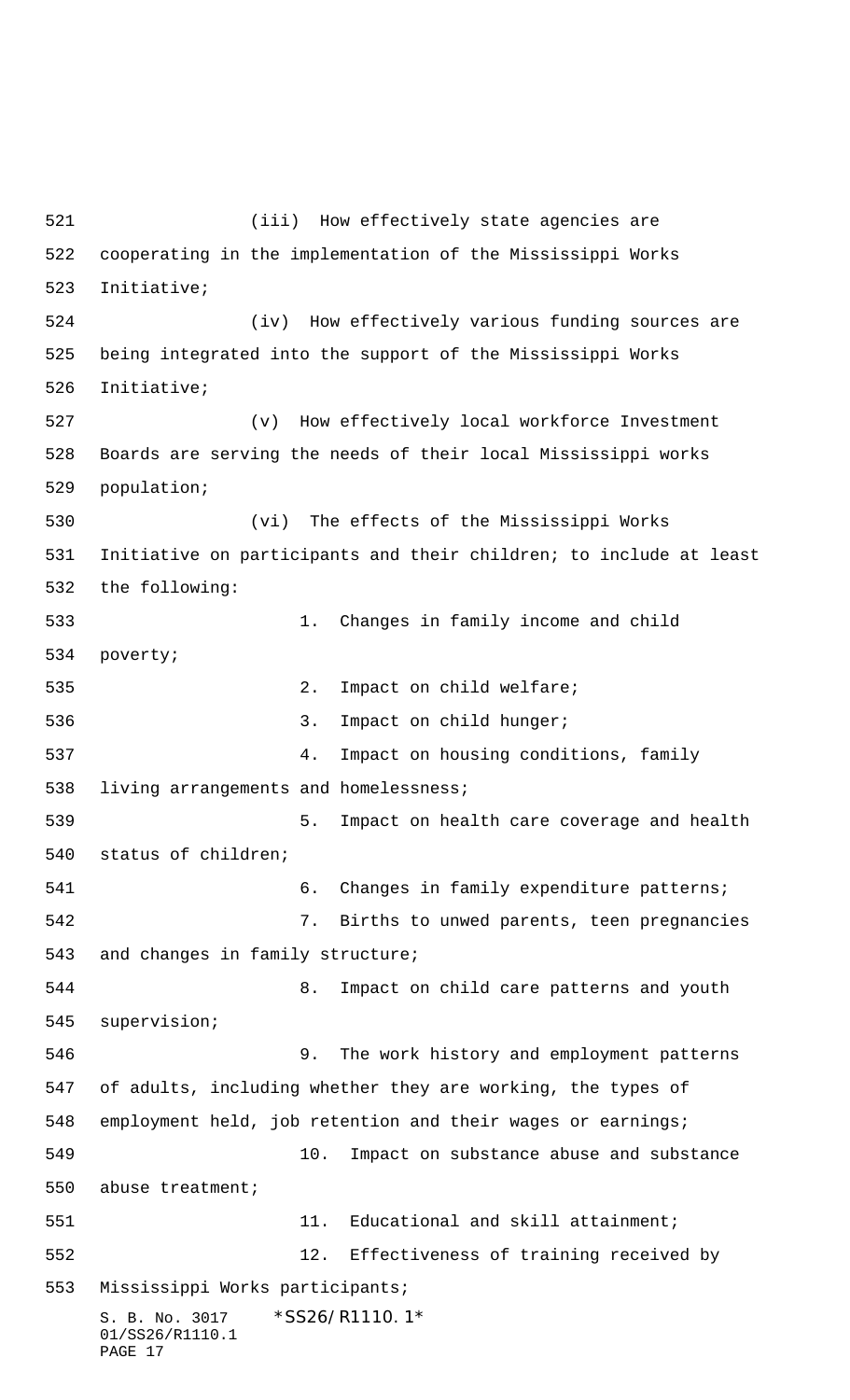13. Effectiveness of incentives designed to promote business participation in the Mississippi Works initiative;

 14. How effectively Mississippi Works supportive services are being delivered and the extent to which they meet client needs in making the transition from welfare to work and achieving long-term economic self-sufficiency;

 15. Mississippi works participant usage of other forms of public assistance, including at least, food stamps, Medicaid and CHIP and usage of non-governmental forms of community services; and

 16. Any other information deemed by the independent evaluator or the Mississippi Works Commission to be helpful in assisting the Governor and the Legislature in evaluating the impact and effectiveness of the Mississippi Works program.

 (b) All agencies of the state and local government providing Mississippi works program services shall work cooperatively with and provide any necessary assistance to the independent evaluator and shall furnish in a timely manner, complete and accurate information to the independent evaluator upon request.

 (c) The independent evaluation shall include a survey of families that have left the Mississippi Works program to examine their work experience, their sources of financial support, the barriers that affect their ability to work, the well-being of families and children, including whether adults face hardships in providing food, shelter or other basic necessities for their families, and their perceptions of the Mississippi Works program and their life after welfare.

 (d) The study shall utilize professionally recognized techniques for research on families leaving welfare, including